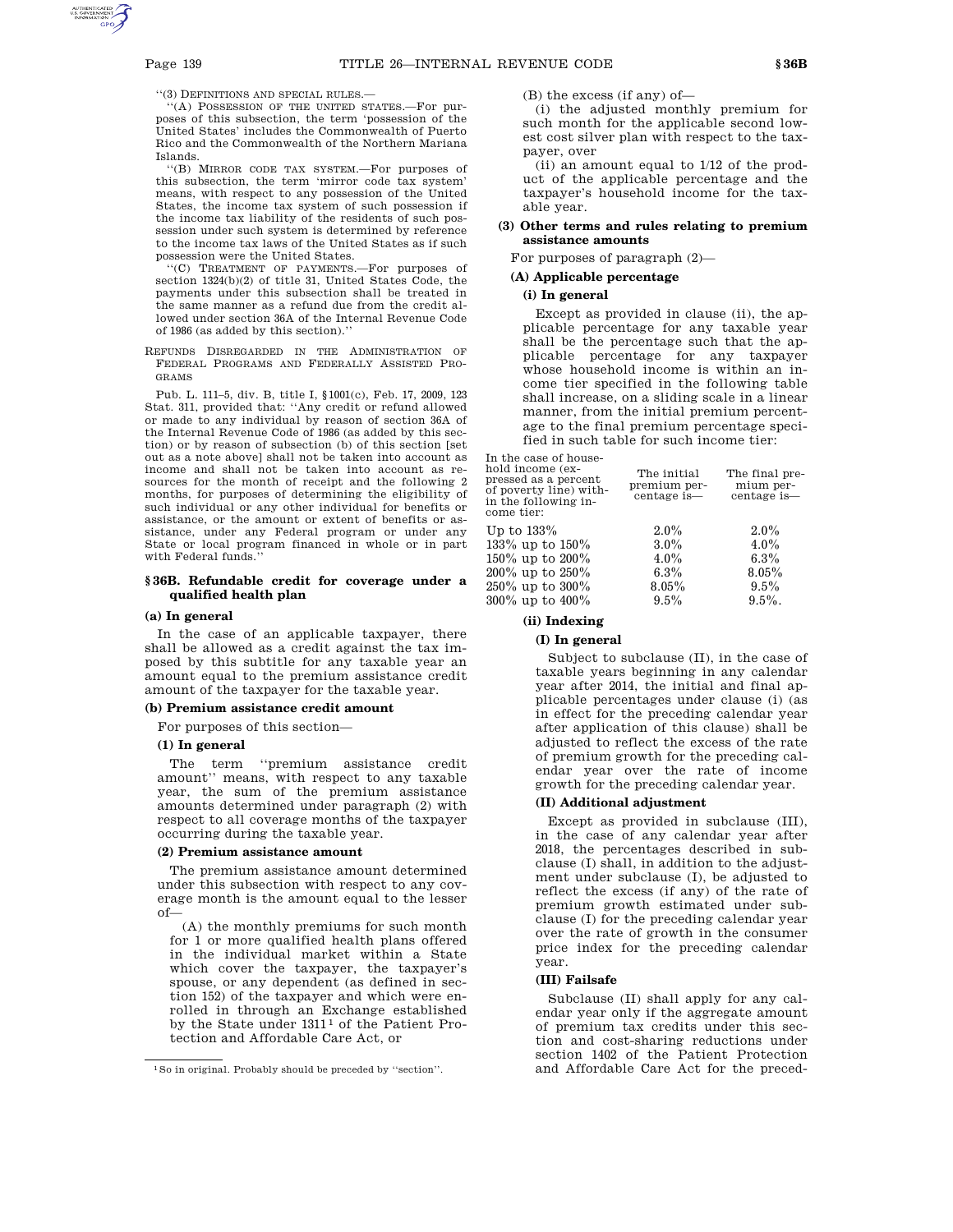ing calendar year exceeds an amount equal to 0.504 percent of the gross domestic product for the preceding calendar year.

## **(B) Applicable second lowest cost silver plan**

The applicable second lowest cost silver plan with respect to any applicable taxpayer is the second lowest cost silver plan of the individual market in the rating area in which the taxpayer resides which—

(i) is offered through the same Exchange through which the qualified health plans taken into account under paragraph  $(2)(A)$ were offered, and

(ii) provides—

(I) self-only coverage in the case of an applicable taxpayer—

(aa) whose tax for the taxable year is determined under section 1(c) (relating to unmarried individuals other than surviving spouses and heads of households) and who is not allowed a deduction under section 151 for the taxable year with respect to a dependent, or

(bb) who is not described in item (aa) but who purchases only self-only coverage, and

(II) family coverage in the case of any other applicable taxpayer.

If a taxpayer files a joint return and no credit is allowed under this section with respect to 1 of the spouses by reason of subsection (e), the taxpayer shall be treated as described in clause (ii)(I) unless a deduction is allowed under section 151 for the taxable year with respect to a dependent other than either spouse and subsection (e) does not apply to the dependent.

## **(C) Adjusted monthly premium**

The adjusted monthly premium for an applicable second lowest cost silver plan is the monthly premium which would have been charged (for the rating area with respect to which the premiums under paragraph  $(2)(A)$ were determined) for the plan if each individual covered under a qualified health plan taken into account under paragraph  $(2)(A)$ were covered by such silver plan and the premium was adjusted only for the age of each such individual in the manner allowed under section 2701 of the Public Health Service Act. In the case of a State participating in the wellness discount demonstration project under section 2705(d) of the Public Health Service Act, the adjusted monthly premium shall be determined without regard to any premium discount or rebate under such project.

## **(D) Additional benefits**

If—

(i) a qualified health plan under section 1302(b)(5) of the Patient Protection and Affordable Care Act offers benefits in addition to the essential health benefits required to be provided by the plan, or

(ii) a State requires a qualified health plan under section 1311(d)(3)(B) of such Act to cover benefits in addition to the essential health benefits required to be provided by the plan,

the portion of the premium for the plan properly allocable (under rules prescribed by the Secretary of Health and Human Services) to such additional benefits shall not be taken into account in determining either the monthly premium or the adjusted monthly premium under paragraph (2).

# **(E) Special rule for pediatric dental coverage**

For purposes of determining the amount of any monthly premium, if an individual enrolls in both a qualified health plan and a plan described in section  $1311(d)(2)(B)(ii)(I)<sup>2</sup>$ of the Patient Protection and Affordable Care Act for any plan year, the portion of the premium for the plan described in such section that (under regulations prescribed by the Secretary) is properly allocable to pediatric dental benefits which are included in the essential health benefits required to be provided by a qualified health plan under section  $1302(b)(1)(J)$  of such Act shall be treated as a premium payable for a qualified health plan.

## **(c) Definition and rules relating to applicable taxpayers, coverage months, and qualified health plan**

For purposes of this section—

#### **(1) Applicable taxpayer**

#### **(A) In general**

The term ''applicable taxpayer'' means, with respect to any taxable year, a taxpayer whose household income for the taxable year equals or exceeds 100 percent but does not exceed 400 percent of an amount equal to the poverty line for a family of the size involved.

# **(B) Special rule for certain individuals lawfully present in the United States**

## If—

(i) a taxpayer has a household income which is not greater than 100 percent of an amount equal to the poverty line for a family of the size involved, and

(ii) the taxpayer is an alien lawfully present in the United States, but is not eligible for the medicaid program under title XIX of the Social Security Act by reason of such alien status,

the taxpayer shall, for purposes of the credit under this section, be treated as an applicable taxpayer with a household income which is equal to 100 percent of the poverty line for a family of the size involved.

## **(C) Married couples must file joint return**

If the taxpayer is married (within the meaning of section 7703) at the close of the taxable year, the taxpayer shall be treated as an applicable taxpayer only if the taxpayer and the taxpayer's spouse file a joint return for the taxable year.

## **(D) Denial of credit to dependents**

No credit shall be allowed under this section to any individual with respect to whom

<sup>2</sup>See References in Text note below.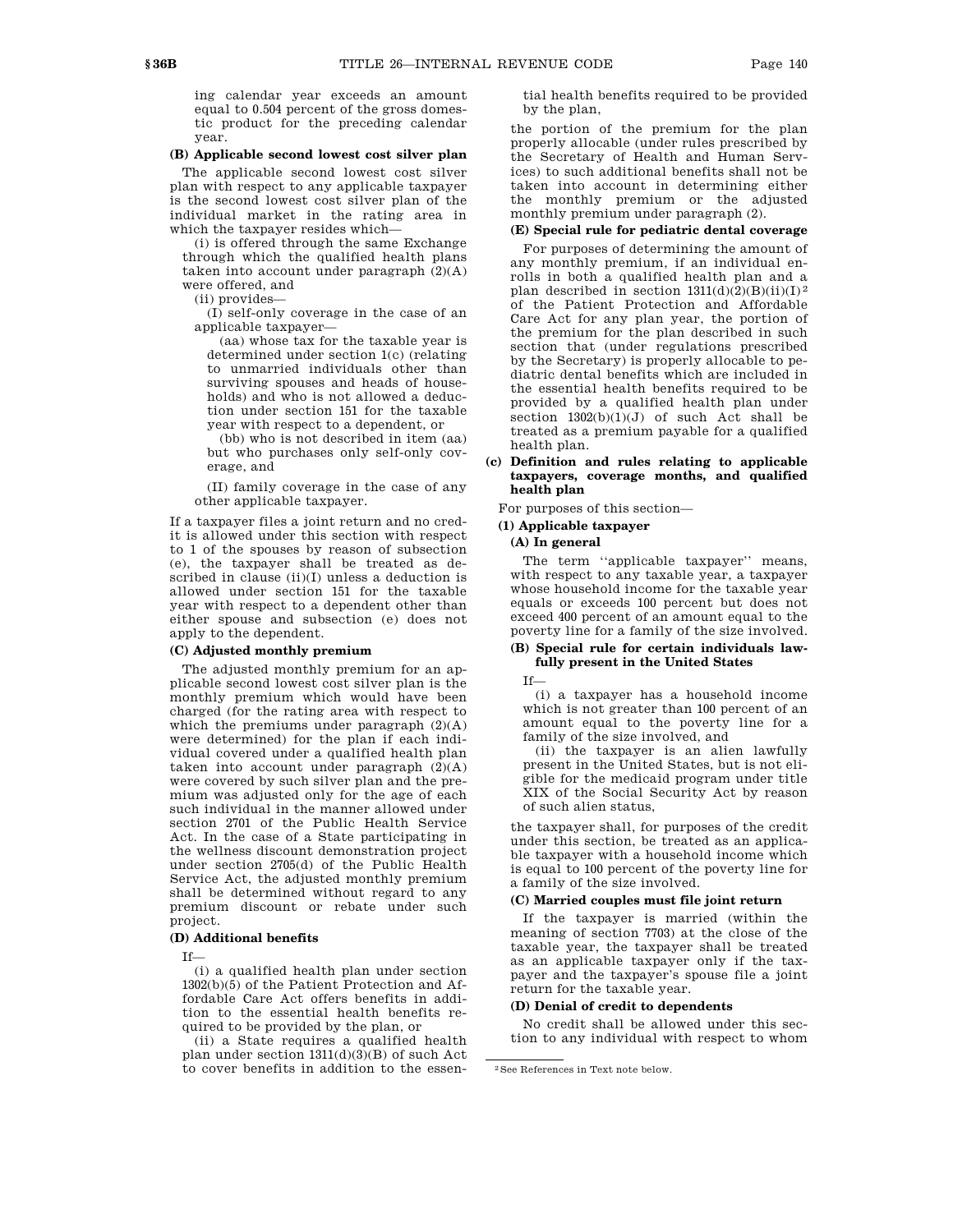a deduction under section 151 is allowable to another taxpayer for a taxable year beginning in the calendar year in which such individual's taxable year begins.

## **(2) Coverage month**

For purposes of this subsection—

# **(A) In general**

The term "coverage month" means, with respect to an applicable taxpayer, any month if—

(i) as of the first day of such month the taxpayer, the taxpayer's spouse, or any dependent of the taxpayer is covered by a qualified health plan described in subsection (b)(2)(A) that was enrolled in through an Exchange established by the State under section 1311 of the Patient Protection and Affordable Care Act, and

(ii) the premium for coverage under such plan for such month is paid by the taxpayer (or through advance payment of the credit under subsection (a) under section 1412 of the Patient Protection and Affordable Care Act).

## **(B) Exception for minimum essential coverage**

#### **(i) In general**

The term "coverage month" shall not include any month with respect to an individual if for such month the individual is eligible for minimum essential coverage other than eligibility for coverage described in section  $5000A(f)(1)(C)$  (relating to coverage in the individual market).

#### **(ii) Minimum essential coverage**

The term ''minimum essential coverage'' has the meaning given such term by section 5000A(f).

## **(C) Special rule for employer-sponsored minimum essential coverage**

For purposes of subparagraph (B)—

#### **(i) Coverage must be affordable**

Except as provided in clause (iii), an employee shall not be treated as eligible for minimum essential coverage if such coverage—

(I) consists of an eligible employersponsored plan (as defined in section  $5000A(f)(2)$ , and

(II) the employee's required contribution (within the meaning of section  $5000A(e)(1)(B)$  with respect to the plan exceeds 9.5 percent of the applicable taxpayer's household income.

This clause shall also apply to an individual who is eligible to enroll in the plan by reason of a relationship the individual bears to the employee.

# **(ii) Coverage must provide minimum value**

Except as provided in clause (iii), an employee shall not be treated as eligible for minimum essential coverage if such coverage consists of an eligible employersponsored plan (as defined in section  $5000A(f)(2)$  and the plan's share of the total allowed costs of benefits provided

under the plan is less than 60 percent of such costs.

## **(iii) Employee or family must not be covered under employer plan**

Clauses (i) and (ii) shall not apply if the employee (or any individual described in the last sentence of clause (i)) is covered under the eligible employer-sponsored plan or the grandfathered health plan.

# **(iv) Indexing**

In the case of plan years beginning in any calendar year after 2014, the Secretary shall adjust the 9.5 percent under clause  $(i)(II)$  in the same manner as the percentages are adjusted under subsection  $(b)(3)(A)(ii)$ .

# **(3) Definitions and other rules**

## **(A) Qualified health plan**

The term ''qualified health plan'' has the meaning given such term by section 1301(a) of the Patient Protection and Affordable Care Act, except that such term shall not include a qualified health plan which is a catastrophic plan described in section 1302(e) of such Act.

## **(B) Grandfathered health plan**

The term ''grandfathered health plan'' has the meaning given such term by section 1251 of the Patient Protection and Affordable Care Act.

## **(d) Terms relating to income and families**

For purposes of this section—

## **(1) Family size**

The family size involved with respect to any taxpayer shall be equal to the number of individuals for whom the taxpayer is allowed a deduction under section 151 (relating to allowance of deduction for personal exemptions) for the taxable year.

## **(2) Household income**

## **(A) Household income**

The term ''household income'' means, with respect to any taxpayer, an amount equal to the sum of—

(i) the modified adjusted gross income of the taxpayer, plus

(ii) the aggregate modified adjusted gross incomes of all other individuals who—

(I) were taken into account in determining the taxpayer's family size under paragraph (1), and

(II) were required to file a return of tax imposed by section 1 for the taxable year.

## **(B) Modified adjusted gross income**

The term ''modified adjusted gross income'' means adjusted gross income increased by—

(i) any amount excluded from gross income under section 911,

(ii) any amount of interest received or accrued by the taxpayer during the taxable year which is exempt from tax, and

(iii) an amount equal to the portion of the taxpayer's social security benefits (as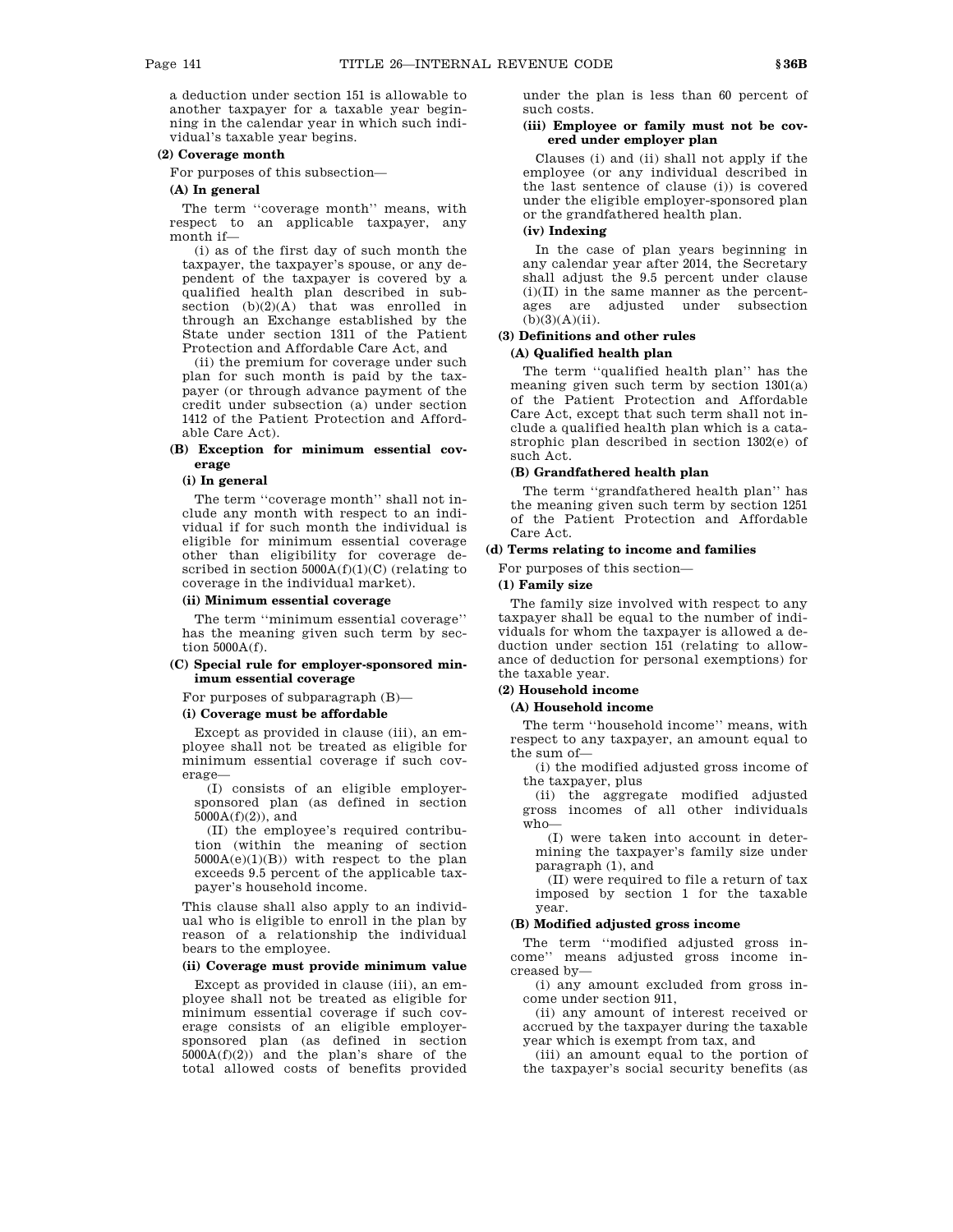defined in section 86(d)) which is not included in gross income under section 86 for the taxable year.

# **(3) Poverty line**

## **(A) In general**

The term ''poverty line'' has the meaning given that term in section 2110(c)(5) of the Social Security Act (42 U.S.C. 1397jj(c)(5)).

## **(B) Poverty line used**

In the case of any qualified health plan offered through an Exchange for coverage during a taxable year beginning in a calendar year, the poverty line used shall be the most recently published poverty line as of the 1st day of the regular enrollment period for coverage during such calendar year.

## **(e) Rules for individuals not lawfully present (1) In general**

If 1 or more individuals for whom a taxpayer is allowed a deduction under section 151 (relating to allowance of deduction for personal exemptions) for the taxable year (including the taxpayer or his spouse) are individuals who are not lawfully present—

(A) the aggregate amount of premiums otherwise taken into account under clauses (i) and (ii) of subsection  $(b)(2)(A)$  shall be reduced by the portion (if any) of such premiums which is attributable to such individuals, and

(B) for purposes of applying this section, the determination as to what percentage a taxpayer's household income bears to the poverty level for a family of the size involved shall be made under one of the following methods:

(i) A method under which—

(I) the taxpayer's family size is determined by not taking such individuals into account, and

(II) the taxpayer's household income is equal to the product of the taxpayer's household income (determined without regard to this subsection) and a fraction—

(aa) the numerator of which is the poverty line for the taxpayer's family size determined after application of subclause (I), and

(bb) the denominator of which is the poverty line for the taxpayer's family size determined without regard to subclause (I).

(ii) A comparable method reaching the same result as the method under clause (i).

## **(2) Lawfully present**

For purposes of this section, an individual shall be treated as lawfully present only if the individual is, and is reasonably expected to be for the entire period of enrollment for which the credit under this section is being claimed, a citizen or national of the United States or an alien lawfully present in the United States.

## **(3) Secretarial authority**

The Secretary of Health and Human Services, in consultation with the Secretary, shall prescribe rules setting forth the methods by which calculations of family size and household income are made for purposes of this subsection. Such rules shall be designed to ensure that the least burden is placed on individuals enrolling in qualified health plans through an Exchange and taxpayers eligible for the credit allowable under this section.

## **(f) Reconciliation of credit and advance credit**

#### **(1) In general**

The amount of the credit allowed under this section for any taxable year shall be reduced (but not below zero) by the amount of any advance payment of such credit under section 1412 of the Patient Protection and Affordable Care Act.

#### **(2) Excess advance payments**

#### **(A) In general**

If the advance payments to a taxpayer under section 1412 of the Patient Protection and Affordable Care Act for a taxable year exceed the credit allowed by this section (determined without regard to paragraph (1)), the tax imposed by this chapter for the taxable year shall be increased by the amount of such excess.

## **(B) Limitation on increase**

#### **(i) In general**

In the case of a taxpayer whose household income is less than 400 percent of the poverty line for the size of the family involved for the taxable year, the amount of the increase under subparagraph (A) shall in no event exceed the applicable dollar amount determined in accordance with the following table (one-half of such amount in the case of a taxpayer whose tax is determined under section 1(c) for the taxable year):

| If the household income (expressed as a percent<br>of poverty line) is: | The applicable dollar amount is: |
|-------------------------------------------------------------------------|----------------------------------|
|                                                                         |                                  |
|                                                                         |                                  |

## **(ii) Indexing of amount**

In the case of any calendar year beginning after 2014, each of the dollar amounts in the table contained under clause (i) shall be increased by an amount equal to—

(I) such dollar amount, multiplied by (II) the cost-of-living adjustment determined under section 1(f)(3) for the calendar year, determined by substituting ''calendar year 2013'' for ''calendar year 1992'' in subparagraph (B) thereof.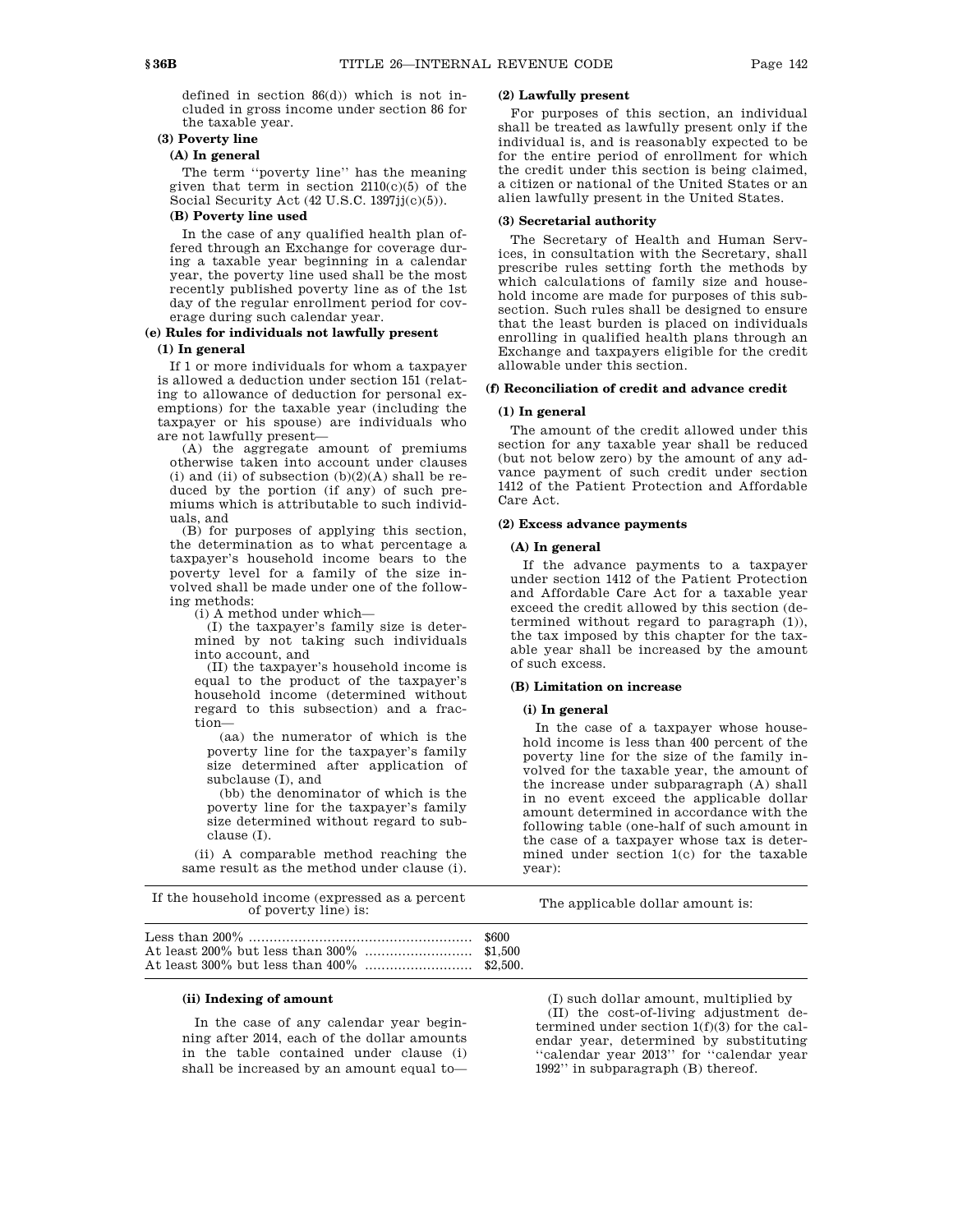If the amount of any increase under clause (i) is not a multiple of \$50, such increase shall be rounded to the next lowest multiple of \$50.

## **(3) Information requirement**

Each Exchange (or any person carrying out 1 or more responsibilities of an Exchange under section 1311(f)(3) or 1321(c) of the Patient Protection and Affordable Care Act) shall provide the following information to the Secretary and to the taxpayer with respect to any health plan provided through the Exchange:

(A) The level of coverage described in section 1302(d) of the Patient Protection and Affordable Care Act and the period such coverage was in effect.

(B) The total premium for the coverage without regard to the credit under this section or cost-sharing reductions under section 1402 of such Act.

(C) The aggregate amount of any advance payment of such credit or reductions under section 1412 of such Act.

(D) The name, address, and TIN of the primary insured and the name and TIN of each other individual obtaining coverage under the policy.

(E) Any information provided to the Exchange, including any change of circumstances, necessary to determine eligibility for, and the amount of, such credit.

(F) Information necessary to determine whether a taxpayer has received excess advance payments.

## **(g) Regulations**

The Secretary shall prescribe such regulations as may be necessary to carry out the provisions of this section, including regulations which provide for—

(1) the coordination of the credit allowed under this section with the program for advance payment of the credit under section 1412 of the Patient Protection and Affordable Care Act, and

(2) the application of subsection (f) where the filing status of the taxpayer for a taxable year is different from such status used for determining the advance payment of the credit.

(Added and amended Pub. L. 111–148, title I, §1401(a), title X, §§10105(a)–(c), 10108(h)(1), Mar. 23, 2010, 124 Stat. 213, 906, 914; Pub. L. 111–152, title I, §§1001(a), 1004(a)(1)(A), (2)(A), (c), Mar. 30, 2010, 124 Stat. 1030, 1034, 1035; Pub. L. 111–309, title II, §208(a), (b), Dec. 15, 2010, 124 Stat. 3291, 3292; Pub. L. 112–9, §4(a), Apr. 14, 2011, 125 Stat. 36; Pub. L. 112–10, div. B, title VIII, §1858(b)(1), Apr. 15, 2011, 125 Stat. 168; Pub. L. 112–56, title IV, §401(a), Nov. 21, 2011, 125 Stat. 734.)

#### REFERENCES IN TEXT

Sections 1251, 1301, 1302, 1311, 1321, 1402, and 1412 of the Patient Protection and Affordable Care Act, referred to in text, are classified to sections 18011, 18021, 18022, 18031, 18041, 18071, and 18082, respectively, of Title 42, The Public Health and Welfare.

Sections 2701 and 2705(d) of the Public Health Service Act, referred to in subsec. (b)(3)(C), are classified to sections 300gg and 300gg–4(d), respectively, of Title 42, The Public Health and Welfare. The reference to section 2705(d) probably should be a reference to section 2705(*l*), which relates to wellness program demonstration project and is classified to section 300gg–4(*l*) of Title 42.

Section 1311(d)(2)(B)(ii)(I) of the Patient Protection and Affordable Care Act, referred to in subsec. (b)(3)(E), probably means section 1311(d)(2)(B)(ii) of Pub. L. 111–148, which is classified to section  $18031(d)(2)(B)(ii)$  of Title 42, The Public Health and Welfare, and which does not contain subclauses.

The Social Security Act, referred to in subsec. (c)(1)(B)(ii), is act Aug. 14, 1935, ch. 531, 49 Stat. 620. Title XIX of the Act is classified generally to subchapter XIX (§1396 et seq.) of chapter 7 of Title 42, The Public Health and Welfare. For complete classification of this Act to the Code, see section 1305 of Title 42 and Tables.

#### AMENDMENTS

2011—Subsec. (c)(2)(D). Pub. L. 112–10 struck out subpar. (D). Prior to amendment, text read as follows: ''The term 'coverage month' shall not include any month in which such individual has a free choice voucher provided under section 10108 of the Patient Protection and Affordable Care Act.''

Subsec. (d)(2)(B)(iii). Pub. L. 112–56 added cl. (iii). Subsec. (f)(2)(B)(i). Pub. L. 112–9 amended cl. (i) gen-

erally. Prior to amendment, cl. (i) consisted of text and a table limiting increase in amount recovered on reconciliation of health insurance tax credit and advance of that credit for households with income below 500 per-

cent of federal poverty line.<br>2010—Subsec.  $\qquad {\rm (b)} {\rm (3)} {\rm (A)} {\rm (i)}.$ 2010—Subsec. (b)(3)(A)(i). Pub. L. 111–152, §1001(a)(1)(A), substituted ''for any taxable year shall be the percentage such that the applicable percentage for any taxpayer whose household income is within an income tier specified in the following table shall increase, on a sliding scale in a linear manner, from the initial premium percentage to the final premium per-centage specified in such table for such income tier:'' for ''with respect to any taxpayer for any taxable year is equal to 2.8 percent, increased by the number of percentage points (not greater than 7) which bears the same ratio to 7 percentage points as—'' in introductory provisions, inserted table, and struck out subcls. (I) and (II) which read as follows:

''(I) the taxpayer's household income for the taxable year in excess of 100 percent of the poverty line for a family of the size involved, bears to

''(II) an amount equal to 200 percent of the poverty line for a family of the size involved.''

Subsec. (b)(3)(A)(ii). Pub. L. 111–152,  $$1001(a)(1)(B)$ , added cl. (ii) and struck out former cl. (ii). Text read as follows: ''If a taxpayer's household income for the taxable year equals or exceeds 100 percent, but not more than 133 percent, of the poverty line for a family of the size involved, the taxpayer's applicable percentage shall be 2 percent.''

Pub. L. 111–148, §10105(a), substituted ''equals or ex-ceeds'' for ''is in excess of''.

Subsec.  $(b)(3)(A)(iii)$ . Pub. L. 111–152, §1001(a)(1)(B), struck out cl. (iii). Text read as follows: "In the case of taxable years beginning in any calendar year after 2014, the Secretary shall adjust the initial and final applicable percentages under clause (i), and the 2 percent under clause (ii), for the calendar year to reflect the excess of the rate of premium growth between the preceding calendar year and 2013 over the rate of income growth for such period.''

Subsec. (c)(1)(A). Pub. L. 111–148, §10105(b), inserted ''equals or'' before ''exceeds''.

Subsec. (c)(2)(C)(i)(II). Pub. L. 111–152, §1001(a)(2)(A), substituted ''9.5 percent'' for ''9.8 percent''.

Subsec. (c)(2)(C)(iv). Pub. L. 111–152, §1001(a)(2), substituted '9.5 percent'' for '9.8 percent'' and  $f'(b)(3)(A)(ii)$ " for  $f''(b)(3)(A)(iii)$ "

Pub. L. 111–148, §10105(c), substituted ''subsection  $(b)(3)(A)(iii)$ " for "subsection  $(b)(3)(A)(ii)$ 

Subsec. (c)(2)(D). Pub. L. 111–148, §10108(h)(1), added subpar. (D).

Subsec. (d)(2)(A)(i), (ii). Pub. L. 111–152, §1004(a)(1)(A), substituted ''modified adjusted gross'' for ''modified gross''.